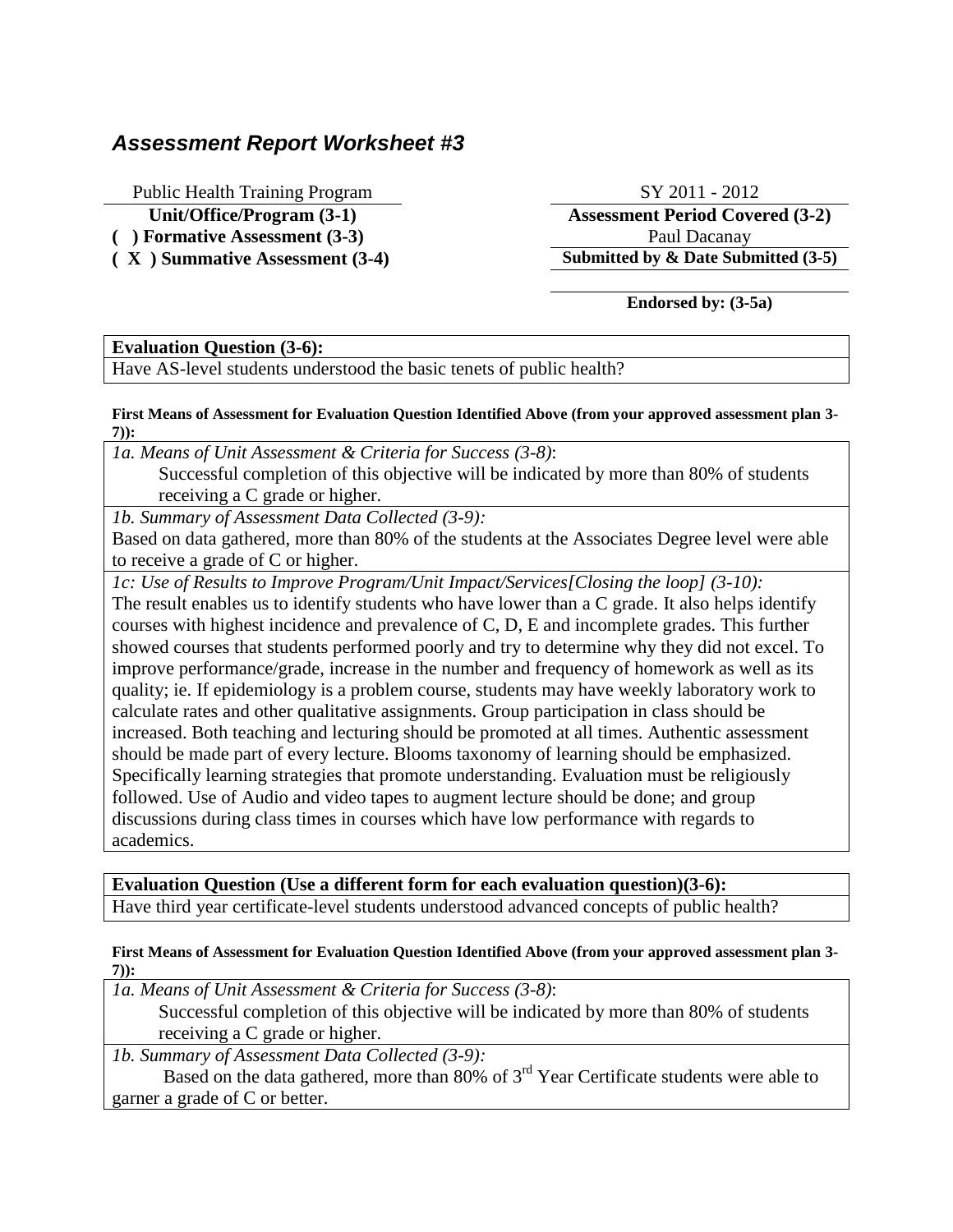*1c: Use of Results to Improve Program/Unit Impact/Services[Closing the loop] (3-10):* The result enables us to identify students who have lower than a C grade. It also helps identify courses with highest incidence and prevalence of C, D, E and incomplete grades. This further showed courses that students performed poorly and try to determine why they did not excel. To improve performance/grade, increase in the number and frequency of homework as well as its quality; ie. If epidemiology is a problem course, students may have weekly laboratory work to calculate rates and other qualitative assignments. Group participation in class should be increased. Both teaching and lecturing should be promoted at all times. Authentic assessment should be made part of every lecture. Blooms taxonomy of learning should be emphasized. Specifically learning strategies that promote understanding. Evaluation must be religiously followed. Use of Audio and video tapes to augment lecture should be done; and group discussions during class times in courses which have low performance with regards to academics.

## **Evaluation Question (Use a different form for each evaluation question)(3-6):** What is the number of local public health practitioners engaged in PHTP activities?

**First Means of Assessment for Evaluation Question Identified Above (from your approved assessment plan 3- 7)):**

*1a. Means of Unit Assessment & Criteria for Success (3-8)*:

 The number of engagements with public health practitioners should be increased or maintained.

*1b. Summary of Assessment Data Collected (3-9):*

 There was an increase in the engagement of Public Health practitioners with the program. This now includes staff from the FSM health and not only with the Pohnpei State Health Department. The program has started partnering with staffs from the FSM Health to provide insight and correlation of the program to everyday work at FSM Health.

*1c: Use of Results to Improve Program/Unit Impact/Services[Closing the loop] (3-10):*

 This would give students a better picture of their task as a future Public Health practitioner. Correlation of the theoretical aspect of PH to the everyday life makes the student eager to enhance their skills and knowledge in preparation for their task at hand. This leads to better performance as in doing their projects.

**Evaluation Question (Use a different form for each evaluation question)(3-6):** What is the number of partnership projects with international organizations and groups?

#### **First Means of Assessment for Evaluation Question Identified Above (from your approved assessment plan 3- 7)):**

*1a. Means of Unit Assessment & Criteria for Success (3-8)*:

 The number of partnership projects with international organizations and groups should be increased or maintained.

*1b. Summary of Assessment Data Collected (3-9):* Based on recent data, partnerships with international organizations have increased over the past year.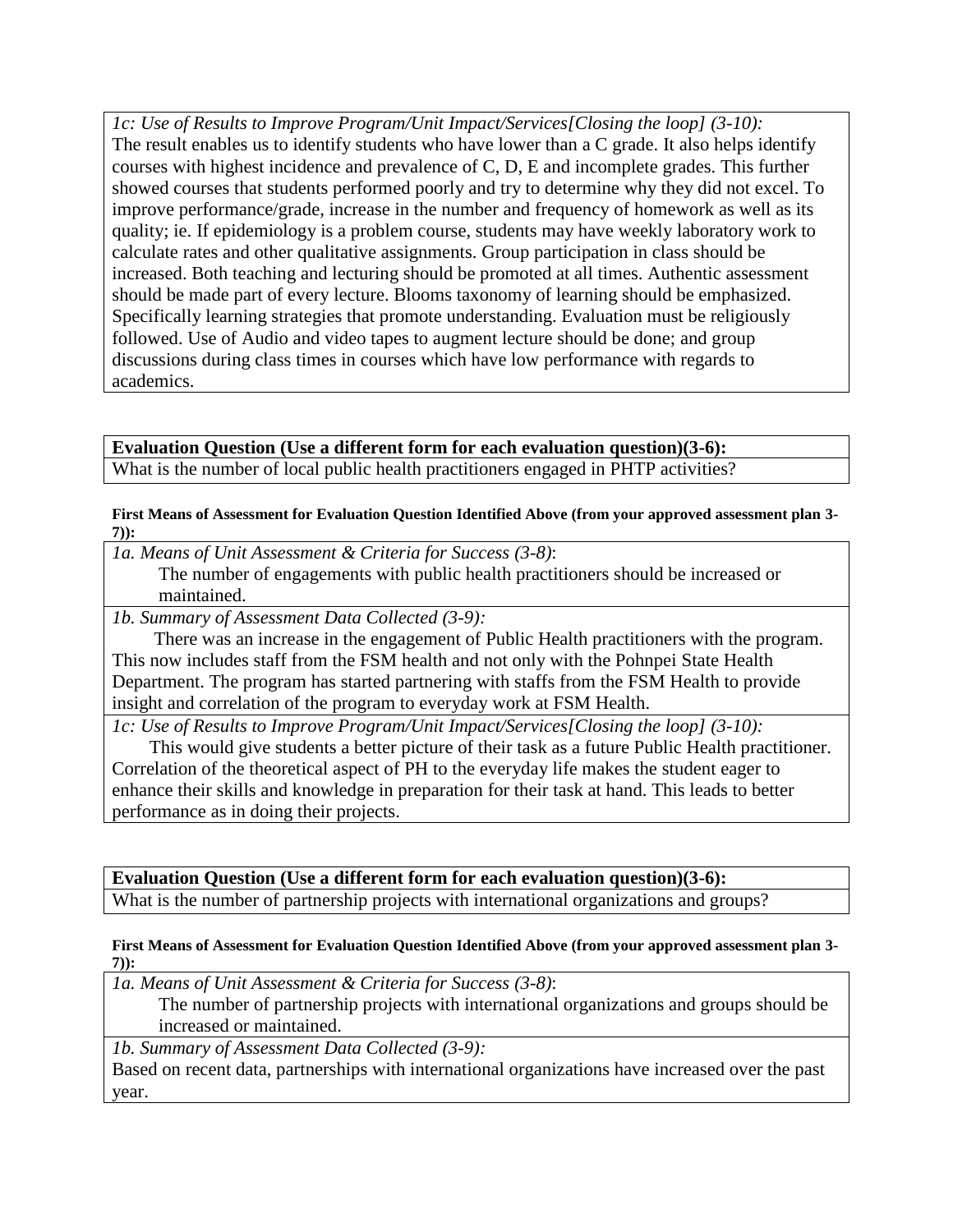The program have maintained its partnership with Japan International Cooperative Agency (JICA), Sasakawa Peace Foundation and.

Most recently, the Program have partnered with Gear-Up Program, NIDDK/STEP-UP who will provide the Program and the College a Research Training Laboratory, and Children Healthy Living Program which will provide scholarship grants for qualified Public Health graduate to further pursue their Bachelors Degree or Masters Degree. The PHTP has also partnered with the FSM Health to deliver workshops and training courses to their staff to enhance their knowledge and skills.

*1c: Use of Results to Improve Program/Unit Impact/Services[Closing the loop] (3-10):* Partnership with international organizations gave the PHTP more leverage in attracting students in the program by offering scholarships and articulation with other colleges and universities where completion of a bachelors Degree for Public health is possible.

**Evaluation Question (Use a different form for each evaluation question)(3-6):** What is the number of students enrolled in AS and third year certificate majors?

**First Means of Assessment for Evaluation Question Identified Above (from your approved assessment plan 3- 7)):**

*1a. Means of Unit Assessment & Criteria for Success (3-8)*:

 A successful number of majors will be determined by all PH courses having enrollment of at least 15.

*1b. Summary of Assessment Data Collected (3-9):*

Data gathered revealed an average of 9 Public Health Major students are enrolled in all Public health Courses offered in the last year

*1c: Use of Results to Improve Program/Unit Impact/Services[Closing the loop] (3-10):*

 This result told us that a more aggressive recruitment program is need to attract college bound high school student to the program. The PHTP never had any recruitment plans as of this school year and a plan for aggressive recruitment and advertisement for PHTP is in the works. Some of the planned activities would be Health Promotion, Collaboration with school clinics and nutrition promotion in school cafeteria.

**Evaluation Question (Use a different form for each evaluation question)(3-6):**

What is the percentage of PHTP majors successfully completing their degree?

### **First Means of Assessment for Evaluation Question Identified Above (from your approved assessment plan 3- 7)):**

*1a. Means of Unit Assessment & Criteria for Success (3-8)*:

 Successful completion of a degree is expected within three years of declaring the PHTP major. PHTP strives to achieve at least an 80% completion rate.

*1b. Summary of Assessment Data Collected (3-9):*

For this school year PHTP has a total of 3 graduates for the  $3<sup>rd</sup>$  year certificate program and 4 Associate of Science Degree program. The college definition of completion rate is completion of the program within 3 years of declaring PHTP as major. In this case, completion rate for  $3<sup>rd</sup>$  year